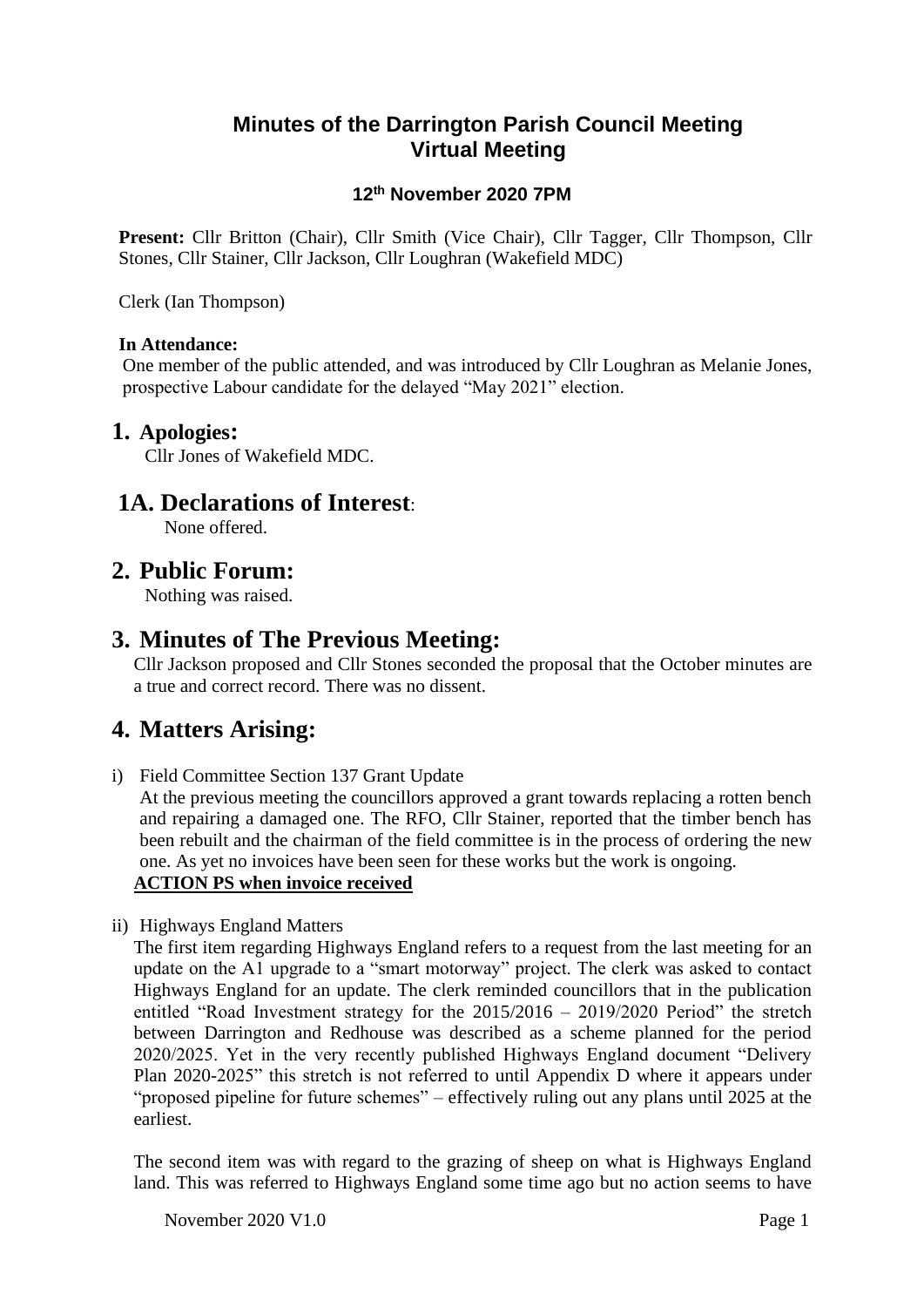been taken by them. The clerk has raised a "Freedom of Information" request to Highways England asking for what land they own adjacent to the A1 northbound from the slip road entry to the A1. That reply has not been received but is expected before the end of the month.

#### **ACTION Clerk**

iii) Winter Planting Situation

First Impressions have "planted" the boxes but the chairman commented that three boxes are damaged. Despite the Electricity Board having done work in the vicinity of two of the damaged boxes and potentially been responsible for the damage the chairman reported that once the COVID restrictions are lifted and the weather improves they will be repaired relatively easily by councillors rather than go through a protracted claim process. Cllr Thompson also reported that grass on the verge of Estcourt Road has been damaged as holes were dug to repair damaged cables. The chairman commented that it is the wrong time of the year to re-seed and again would review in the Spring.

iv) "Dog Waste" Dispensers

Three dispensers have arrived and are currently in storage. Cllr Stainer provisionally arranged to install assisted by two members of the Field Committee but the new lockdown restriction prevents work at the moment. It was pointed out the permission from the vicar is required if installation on the "old orchard" is planned. It was agreed that once restrictions are sifted a visit will be made by Cllr. Smith, Britton and Stainer to review. It may be that an additional one in Valley Road would be considered. **ACTION FS/PS/MB**

v) Christmas Tree Update

Cllr Stones has agreed with Mr. Morrell and Mr Peter Batty who will provide some of his farm workers, who are currently working together on his farm, to provide a joint party to take the tree from the "Brotherhood", transport it to the site on Mr Morrell's trailer and then install and put the lights in place. Cllr Stones will liaise with all parties so that the work can be done on one day legally and safely.

### **ACTION VS**

vi) Website Accessibility Compliance

The council is aware that all council websites are required to have a statement confirming that their website conforms to the accessibility requirements defined in recent legislation. At the last meeting this topic was discussed, and the clerk was asked to discuss the issue with Mr Kelvin Wilkins who designed and installed the existing website. It was felt that Mr Wilkins would not have the time to modify the site and this proved to be the case. He is happy to give up stewardship of the website. The clerk has reviewed the council websites of all 24 of the Wakefield MDC parish and town councils and reported that they are provided by a variety of companies. Some are clearly "homemade", but others are provided by companies who specialise in council websites. Darrington Parish Council is particularly fortunate in having Cllr Smith who has designed and installed a number of websites and the products she uses for design include ensuring accessibility requirements are met. She offered to pursue redesigning the Darrington website and has already begun and is awaiting updated photographs of the village for inclusion. Initially she will replicate much of the content of the current site. Over time it will evolve. The clerk pointed out that financial reporting is mandatory on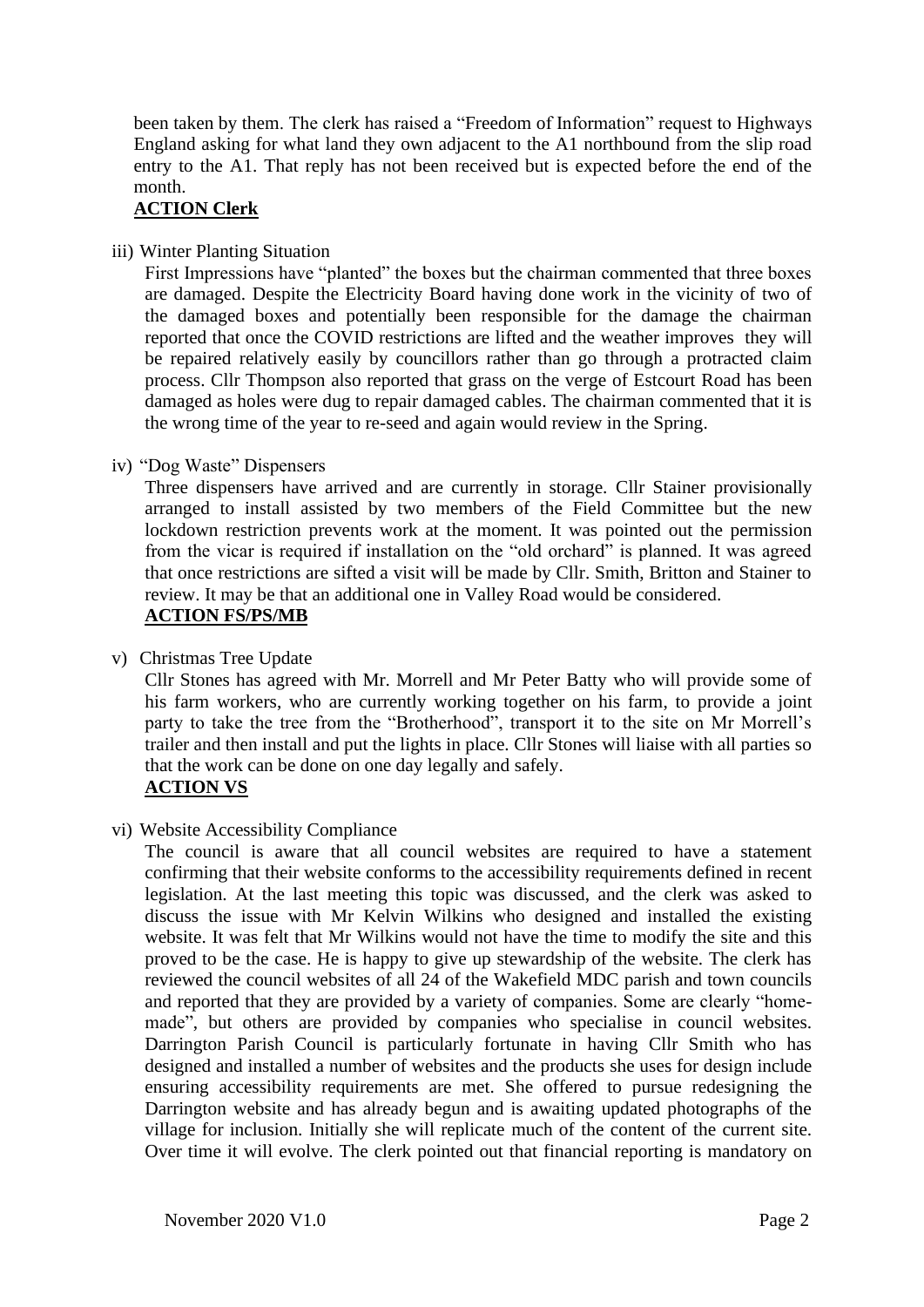the site and suggested, once the initial work has been done to look at other council's sites for ideas for additional material.

### **ACTION FS**

vii)Wentbridge Verge Cutting Update

The clerk has acknowledged the email from the Wentbridge resident who wrote to complain about the lack of consistency in verge cutting around Wentbridge. The clerk has contacted Wakefield's "Street Scene" department for comments on this complaint. He received a call from their liaison officer who apologised for not replying but they are short of staff at the moment and having to spread the workforce across different divisions and are not able to answer anything other than the most urgent correspondence. The clerk will continue to monitor the situation.

#### **ACTION Clerk**

viii) Newsletter

Cllr Stones is managing production of the next newsletter. Normally the golf club and the Darrington hotel pay publication costs and for advertisements within the newsletter but both are currently closed. Cllr Smith suggested that we put advertisements for the regular contributors in for nothing on this occasion and also give them the opportunity to draft their own copy including a message to their customers. The suggestion was universally accepted. Cllr Stones will press councillors for their contributions.

## **ACTION VS**

ix) Wentworth Park Rise Tree Ownership

The tree in question is currently on the grassed area outside of the wall of 1 Stoney Mews and effectively on the verge of Wentworth Park Rise. A request had been made to ascertain ownership and therefore responsibility for this tree should it need attention. The clerk raised a "Freedom of Information" request on Wakefield MDC regarding the tree. They replied to state that there is no tree preservation order on it and that they do not own the tree. Referring to the original planning application on the Hillcroft Farm development it appears to be outside of the plan. The clerk is in the process of obtaining the deeds of 1 Stoney Park Rise to see if it is within that property's land. Those deeds are expected within the next couple of weeks. If the tree is not part of that property the clerk will ask Wakefield MDC for guidance on responsibility for the tree. **ACTION Clerk**

## **5. Infrastructure Levy**

The infrastructure levy is a planning charge imposed used by local authorities on new developments within their catchment areas. The local authority can pass up to 25% of this levy to the local parish council. The Hillcroft Farm development is subject to such a charge relating to the properties in what is now known as "Stoney Mews". Darrington Parish Council has recently been awarded £12,500. The parish council has up to 5 years to spend this money and it must be accounted for in the annual financial reports and posted on the parish council's website. The charge is made as a result of new properties inevitably increasing the strain on the local infrastructure and spending should therefore be on infrastructure related projects. The RFO reported that he has such a report for a previous Infrastructure Levy and it will be published on the website.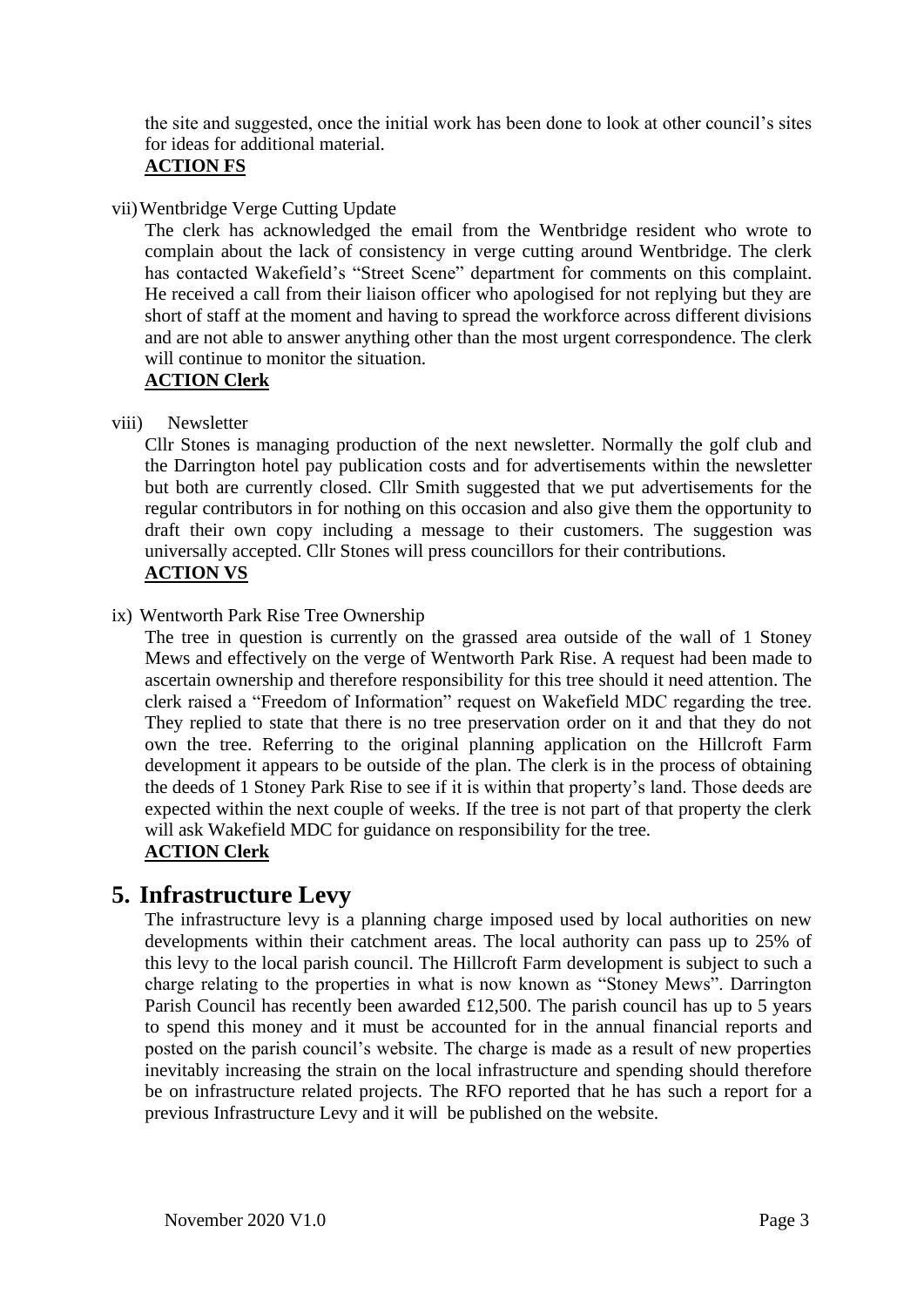## **6. Standing Orders & Financial Regulations**

The clerk believes that a review of the council's current standing orders and financial regulations should be made. Cllr. Thompson reported that when she was a parish councillor in her previous village these items were both reviewed and approved on a annual basis. The clerk will distribute to all councillors these current documents. The National Association of Local Council is a body which has published their recommended versions and which could be used as a comparison and a model for changes. The clerk was particularly concerned about the need to spend money at short notice with a payment being required before the next parish council meeting and mentioned that in the NALC standing orders he had seen it was proposed that the clerk and chairman be allowed to jointly agree to spend up to £500 without approval, expecting an endorsement at the next meeting. The chairman, however, was not in favour of this approach and in the unlikely requirement for such a short notice payment he would use email to gather the opinions of other councillors and make every effort to wait until the next parish council meeting for formal approval before any such payment be made. He is certain that a record of any payments must be discussed at a parish council meeting and a record of the decision would be recorded. Cllr Smith pointed out that such regulations were probably advanced before "email" and it is very easy to email all councillors in an emergency and glean opinions before spending anything. What is more an email thread is ideal for a documented record.

**ACTION Clerk to Distribute Existing Regulations**

## **7. New Clerk Recruitment**

The clerk reported on his current situation which is that he was due to have an aortic valve replacement before the middle of November, but obviously with the COVID situation hospitals are filling up and routine operations slipping. He is near the top of the list for a valve replacement operation and was told that it should occur within the next four weeks. The chairman asked if there was a possibility of the clerk coming back once recovered and he stated almost certainly not and he would like the councillors to proceed as if he would not. After much discussion the councillors felt that they would like to carry on with the previously successful model of having one person nominated as the clerk but the load would be spread throughout the council. Previously a model that worked well was that the chairman could produce the agenda and present planning matters. We already have a highly proficient RFO in Cllr Stainer and previously another member produced the minutes. The current clerk pointed out that a major requirement of the clerk was to advise on the legality of whatever the council might undertake and advised that any councillor nominated as "clerk" should join the Society Of Local Council Clerks" and even do the initial course to understand more about the law and where to turn to for advice. The clerk and councillor Smith will review what the current clerk does and it can be discussed at the next meeting.

### **ACTION FS/IT**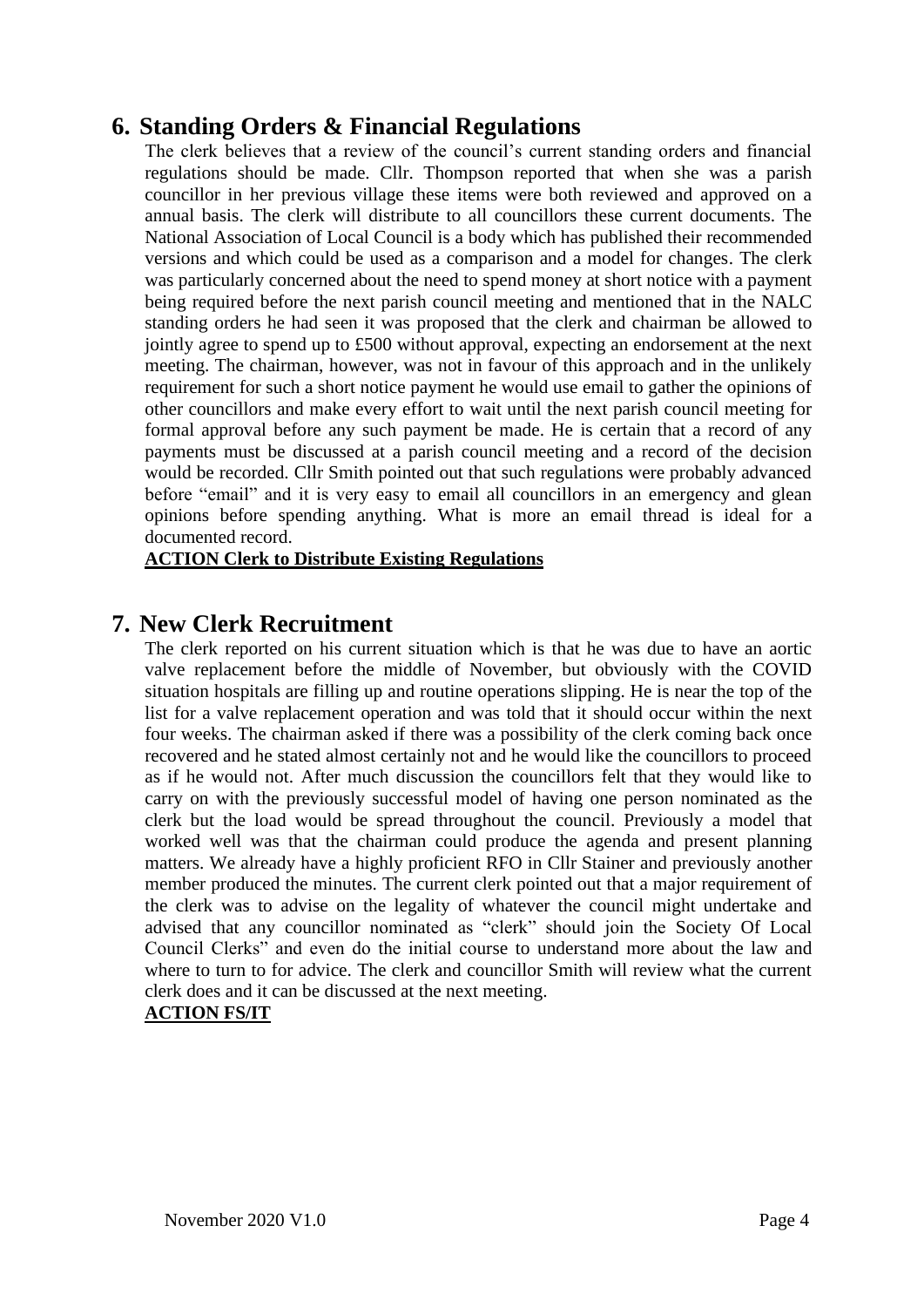## **8. Correspondence**

- i) An email from the clerk Ian Thompson, tendering his resignation due to ill health. The chairman expressed his thanks to Ian for his contribution and confirmed that he felt there was no option but to acknowledge and accept the resignation. There was no dissent. He has formally replied.
- ii) A verbal comment from Mrs Wyn complimenting the council on the quality of the floral display this summer and the good work done by the Parish Council in general.
- iii) An email from Wakefield MDC with a link to their 2036 appraisal report of their local plan. This link has been forwarded to all councillors.
- iv) An email from Mr (Cllr) Tagger who acting in a private capacity is reporting Wakefield MDC to the local government Ombudsman. Cllr Tagger reminded the meeting that it is not possible for a parish council to report their district council to the Ombudsman. Cllr Tagger has taken it on as an individual and his email to the clerk gives him the opportunity to update the parish council on the current situation at the meeting. The issue relates to buildings being constructed at Bank Wood Stables despite planning applications have been turned down. Wakefield MDC have failed to enforce their decisions. The council submitted a Stage I formal complaint to Wakefield and whilst Wakefield acknowledged the complaint in November 2019 they replied that they would update us on progress. By July 2020 it was evident there was no progress whatsoever and at this time the complaint was escalated to the authority as a Stage II complaint. Cllr Tagger informed the meeting that the representative from Wakefield handling the complaint did not follow the council's own procedures. The council is required to issue a document stating their conclusion on the complaint. This has not been produced. Ideally this should be submitted as part of the complaints procedure to the Ombudsman. The complaint to the Ombudsman states that because Wakefield council have not followed the complaints procedure and that the land-owner has continued to develop the site despite enforcement notices to the contrary. The complaint is now being considered by the Ombudsman.

## **9. Finance**

The opening balance brought forward from the end of September 2020 was £28,062.80

| Date     | Income Source | Income Stream                 | Amount     |
|----------|---------------|-------------------------------|------------|
| 19.10.20 | Wakefield MDC | Community Infrastructure Levy | £12,500.00 |
|          |               | <b>Total Income</b>           | £12,500.00 |

There was one item of income in October:-

There was one item of expenditure in October:

| <u>Date</u> | <u>Item</u> | <u>Payment</u> | <u>Payee</u> | Reason                   | Amount  | <u>VAT</u> |
|-------------|-------------|----------------|--------------|--------------------------|---------|------------|
|             |             | Method         |              |                          |         |            |
| 8.10.20     | 18-2021     | Cheque 825     | D. Dvas      | Gardening / Maintenance  | £272.00 | £0         |
|             |             |                |              | <b>Total Expenditure</b> | £272.00 | £0         |

This left a balance of £40,290,80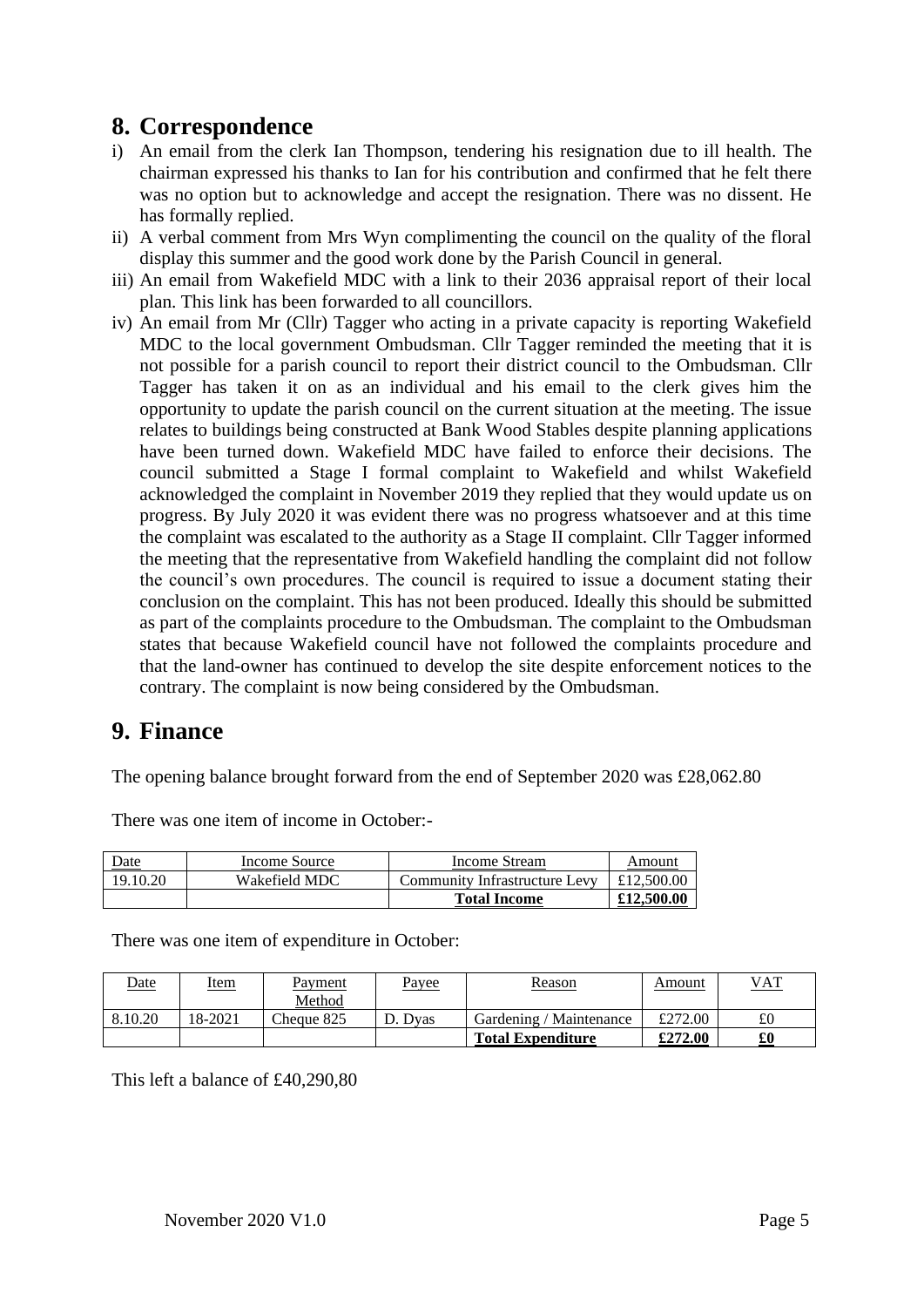There were three items for payment requiring approval.

| Date     | <b>Item</b> | Payment<br>Method | Payee                    | Reason                    | Amount    | <b>VAT</b> |
|----------|-------------|-------------------|--------------------------|---------------------------|-----------|------------|
| 12.11.20 | 19-2021     | Cheque<br>826     | <b>JRB</b> Enterprises   | Three Dog Bin Stations    | £993.60   | £165.50    |
| 12.11.20 | $20 - 2021$ | Cheque<br>827     | <b>First Impressions</b> | <b>Winter Planting</b>    | £1,460,40 | £243.40    |
| 12.11.20 | 21-2021     | Cheque<br>828     | D Dyas                   | Gardening/Maintenance     | £80.00    | £0.00      |
|          |             |                   |                          | <b>Total For Approval</b> | £2,534.00 | £409.00    |

The RFO has not had a formal invoice from First Impressions for the planting – they sent an email stating an invoice was attached but in fact it was simply the original estimate. First Impressions need to be contacted to present a formal invoice.

### **ACTION VS**

Cllr. Britton proposed payment. Cllr. Jackson seconded and the proposal was passed unanimously.

The RFO went on to review his updated budget report. During the discussion he commented that the "gardener" had asked if there was more he could do during the winter months. Cllr. Tagger feels that the tithe barn area could do with "a good fettling". There could be an issue with disposing of waste. Tips are closed. Cllr Thompson will ask the gardener to do this work. She also commented that current thinking seems to be to bury vegetation type waste locally in hedge bottoms rather than simply tip them. The chairman felt that the gardener would probably know well enough how to dispose of such items in this manner. **ACTION LT**

The forecast balance for year end is in excess of £33,900.

Councillors understand well enough that significant funds are available for major projects. The chairman has written his annual report to be published in the next newsletter as no AGM has, as yet, been held this year, once again explaining funds are available for new projects and asking residents once again for suggestions. Regarding possible projects Cllr Smith is aware that one of the major comments from residents relates to dog mess and believes more waste bag stations could be afforded and would be seen as a response to this important resident issue. The chairman reminded the meeting that a village sign project is also waiting to be progressed once the current crisis is over. The clerk in turn reminded the assembly that one of the outstanding tasks to be performed once the COVID crisis is over and traffic through the village returns to normal, is to lay the speed measuring and traffic counter strips in both Estcourt Road and Valley Road. The data produced might well suggest speeding being prevalent and monies could then be used for speed restriction measures. Cllr. Loughran is very supportive of such measures and asked for any councillors to approach her with ideas and she would push the Wakefield Highways Department to support any plans which Darrington would pay for. Cllr. Smith commented that her comments would be borne in mind.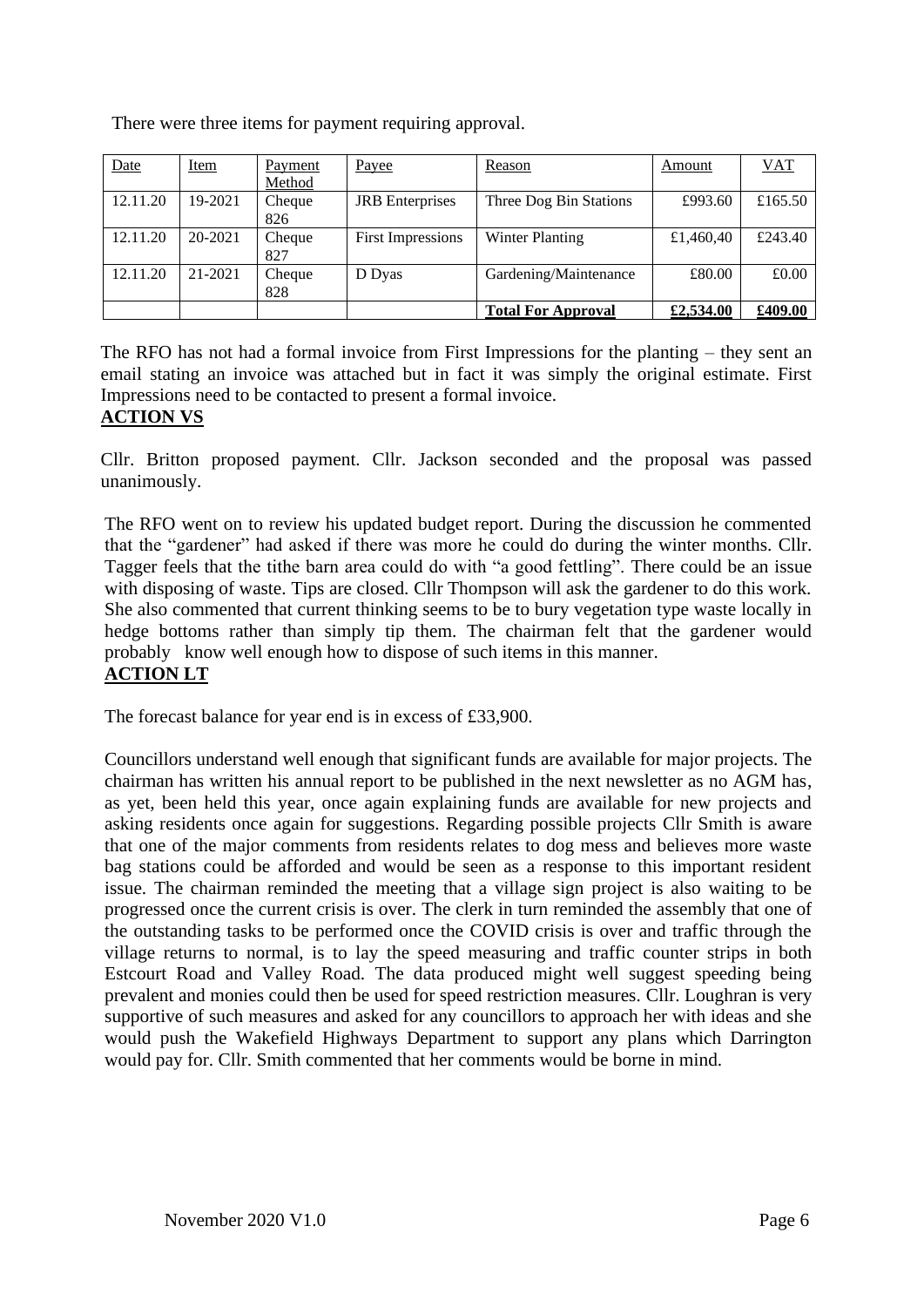## **10. Planning Matters**

- i) 20/01727/AGR Grove Cottage (near Grove Hall) for barn application approved.
- ii) 20/02250/FUL Chapel Hill cottage off Valley Road, single storey side and front extension and demolition of existing conservatory. Councillors had no comment to make on this application.

Cllr Tagger raised the outstanding request from Darrington Parish Council for Wakefield's planning department to enforce the 3' maximum height for boundary hedging and vegetation at the property in Wentworth Park Rise adjacent to the church. There are laurels planted there well in excess of 3' obscuring the view of the church from the roadside. The clerk reminded the meeting that this is one of the "Outstanding Items" on the list of tasks to be progressed once the COVID situation is resolved. The clerk sent a request via Cllr Jones for Wakefield to get involved some months ago. Cllr Tagger offered to approach Cllr. Jones to ask for an update.

### **ACTION AT**

## **11. REPORTS**

- i) School They are back and doing as well as possible given the circumstances
- ii) Gardening Club Cllr Tagger has produced and distributed the eighth edition of the monthly newsletter. Clearly this effort uses ink for production and Cllr Tagger asked if he would be able to claim for printer ink at the next meeting. There was complete agreement that he should. Cllr Stones has been instrumental in publishing the gardening club calendar showing photographs from local gardens. Copies are available for £3.50 from the village shop. Cllr Tagger thanked Cllr Stones for her efforts.
- iii) Police no report
- iv) Village Field no report
- v) Newsletter Cllr Smith will exhort councillors to deliver their articles for the publication.

## **12. Carried Over Items**

Given the current situation with the coronavirus pandemic restricting actions and projects that might otherwise be progressing these items are included in the minutes simply so as "not to forget them" when things return to normal.

The remaining items are:-

- i) Parish Meeting and Annual General meeting
- ii) Litter pick
- iii) Speed strips installation and data analysis
- iv) Report from Wakefield Highways covering crossing in Estcourt Road, Marlpit Lane narrowing, 7.5 tonne signs in Valley Road, Unofficial lay-by on slip road and litter on the slip road.